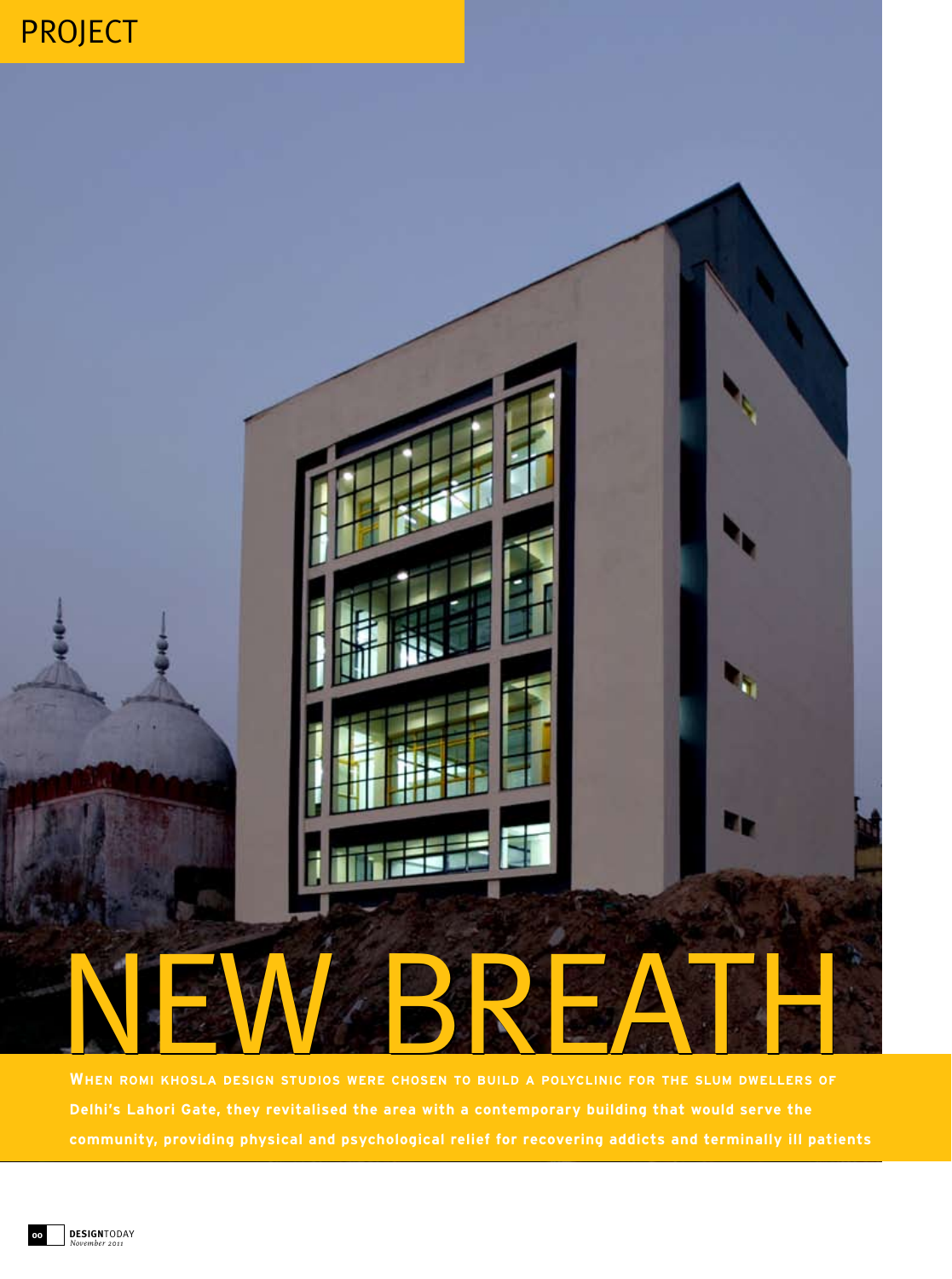project

Built in metal and glass, the polyclinic provides a contrast to the ancient buildings of old Delhi with its coloured aluminium louvres on the facade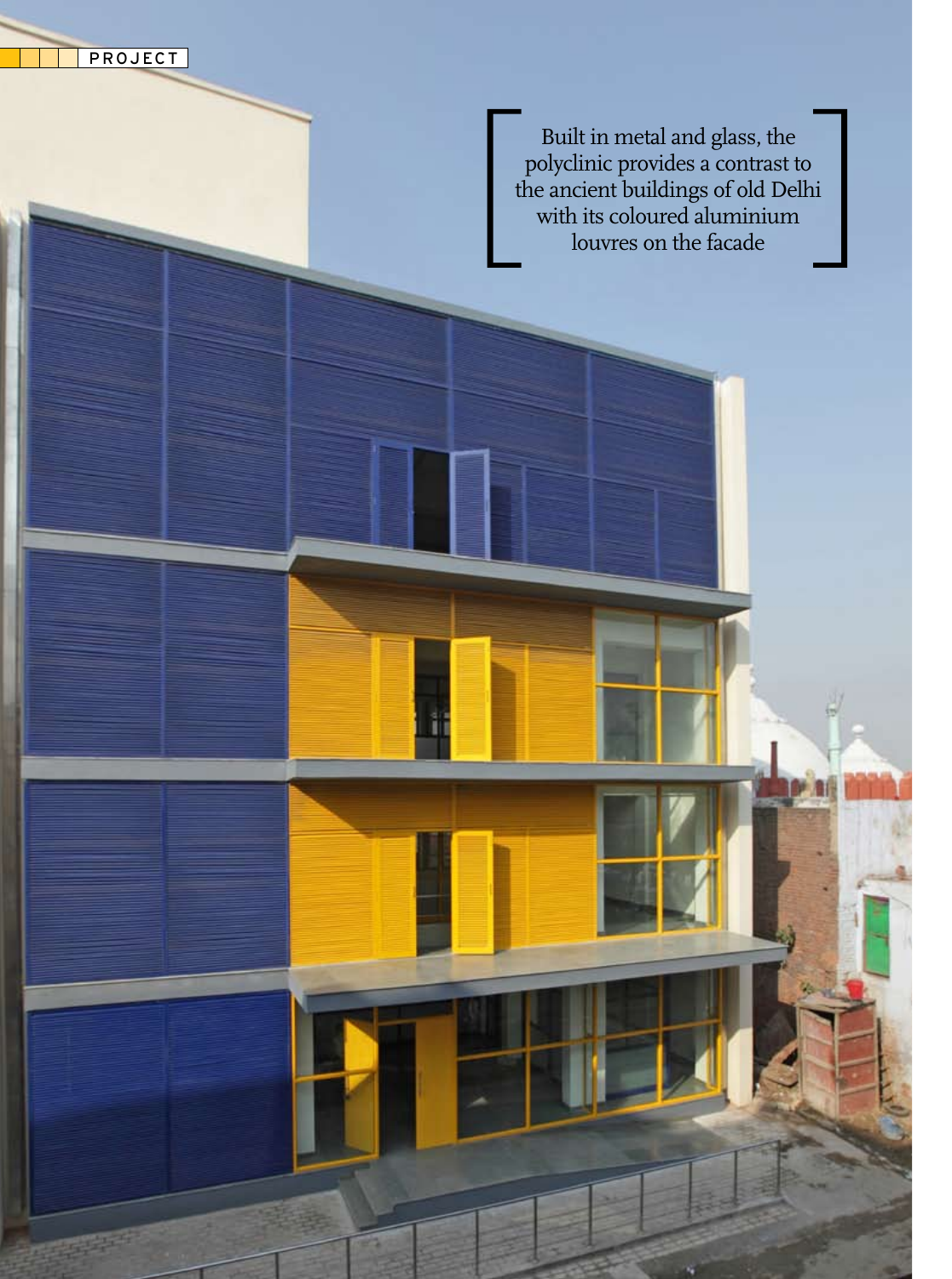**I**<br>Wor n the heart of the old city of Delhi, on the edge of the railway line, sandwiched between a masjid and remains of a burnt slum, stands a gleaming modern polyclinic for the poor, who live on the pavements of Lahori Gate. Casual labourers, rickshaw pullers, beggars and sex workers make up the fabric of these streets, many simply cannot afford shelter. Through its simple and relevant design, the polyclinic will serve as a day care referral medical relief centre where those drug addicts, HIV and TB patients can get medical aid and live in a safer environment.

This state-of-the-art building was quite a challenge for architects Romi Khosla and Martand Khosla, completing the polyclinic in this dense and crowded locality was not easy. The site had a dilapidated building that had provided shelter for the homeless and was a hub of drug related activities. Fully aware of these problems, the architects worked closely with the local community exposing themselves, at times, to the wrath of the drug addicts. The adjacent mosque authorities too were suspicious of the intentions of the project until it was explained to them that the polyclinic was

for the very poor who lived in the area. The location of the polyclinic abuts a railway land and their goodwill too was necessary for the success of the project.

The architects got this project for their national and international reputation of building modern buildings for the poor. The studio's extensive work in breathing life into dilapidated neighbourhoods has won them several awards too. This building is four floors high. Each floor is spread across 200 sq m where laboratories, reception, consultation rooms, day time wards, doctors and nurse stations are

situated. A large area in the basement provides ample space for a modern pathological laboratory. The ground floor has the reception as well as Out Patient Department cubicles for doctors and consultants during the day.

Built in metal and glass, the new polyclinic provides a fascinating contrast to the ancient buildings of old Delhi. The fully glazed front facade provides a transparent view into the building which invites visitors in and also helps Reception staff to spot and encourage hesitant patients to enter. Once they have been registered, the patients would